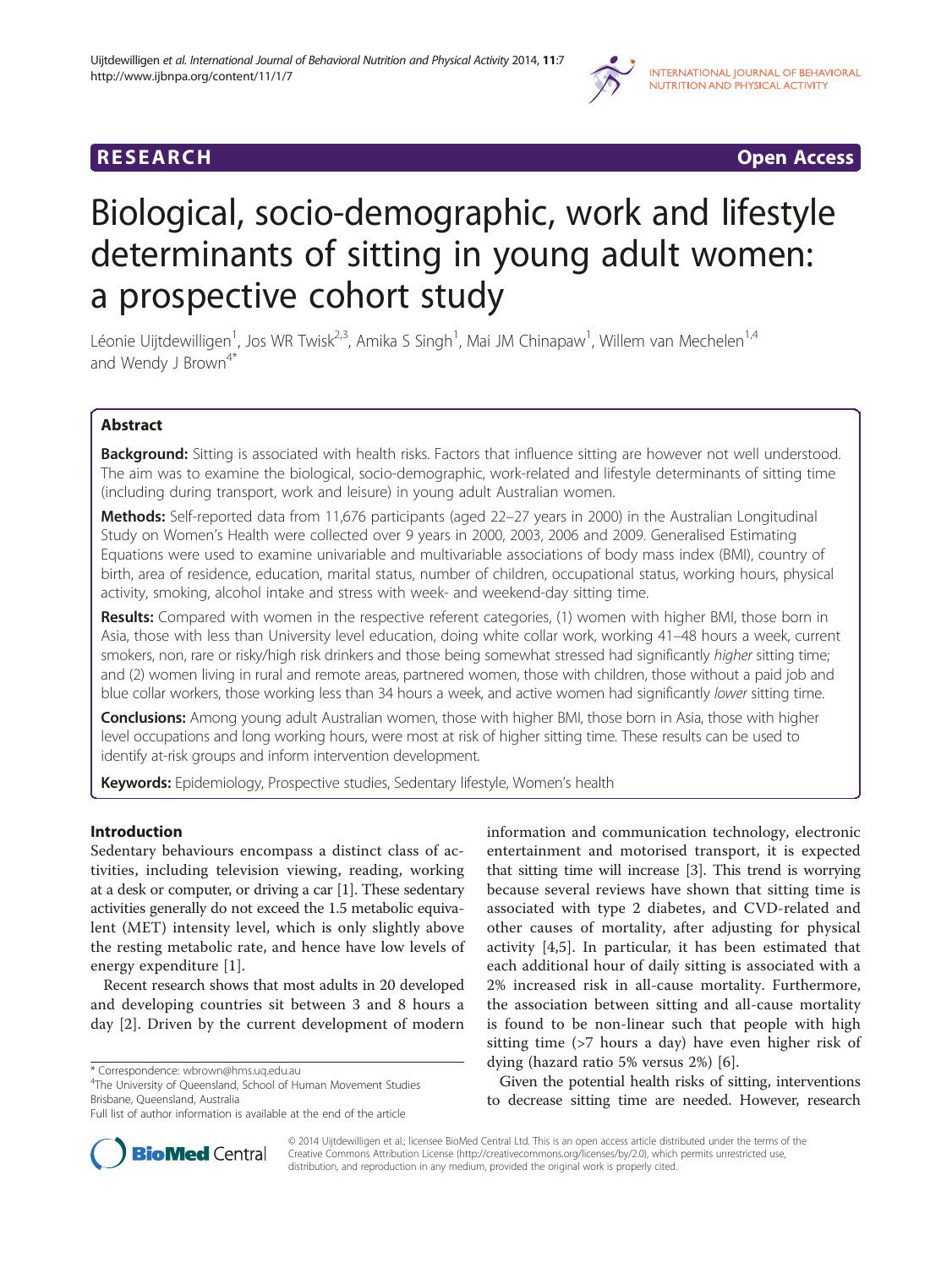identifying the factors that influence sitting, and the most at risk groups, which is necessary to inform the development of such interventions, is limited [[7](#page-9-0)]. Although education, age, employment status, gender, body mass index (BMI), income, smoking status, physical activity, attitudes, and depressive symptoms/quality of life have been identified as correlates of sitting in cross-sectional studies [[8](#page-9-0)], other potential influential demographic, psychological, behavioural, social and environmental factors have not been examined yet. Moreover, there is a paucity of prospective studies examining determinants of sitting time [[7,8\]](#page-9-0). The aim of this paper was therefore to investigate the biological, socio-demographic, work-related and lifestyle determinants of sitting time (including during transport, work and leisure) in young adult Australian women.

# Methods

This study was conducted as part of the Australian Longitudinal Study on Women's Health (ALSWH), which commenced in 1996 and was designed to investigate multiple factors affecting health and well-being in three generations of women. Participants were randomly selected from the national Medicare health insurance database to represent three birth cohorts of young, mid-age and older women. The focus of this paper is on the younger cohort, born between 1973 and 1978. They were first surveyed in 1996, and then at three year intervals from 2000. In 1996, 14,792 women aged 18 to 23 years (41% response rate) completed the first mailed survey. They were broadly representative of the national female population in this age group in 1996 [\[9,10\]](#page-9-0). Retention rates for the following surveys were 69% (2000), 65% (2003), 68% (2006), and 62% (2009) [[11\]](#page-9-0). Despite this attrition, it has been shown that biases are insufficient to preclude meaningful longitudinal analyses [[12](#page-9-0)]. Further details about the rationale, recruitment procedures and protocol of the ALSWH have been reported previously [[9\]](#page-9-0).

As information on the main outcome measure, sitting time, was only assessed in surveys 2 to 5, we did not use survey 1 for this study. Data were included in the analyses if women provided information on both the explanatory (biological, socio-demographic, work-related or lifestyle factors) *and* outcome (sitting time) variables in the same survey, in at least one year (i.e., in 2000, 2003, 2006 or 2009). Data from women who indicated that they needed regular help with daily tasks because of a long-term illness or disability were excluded from analyses. The final sample comprised 11,676 women (79% of the baseline sample). Forty-five percent of these women completed all four surveys, while 15%, 16%, and 24% responded to one, two or three surveys, respectively.

### Measures of sitting time

Sitting time was assessed using the following question: "How many hours each day do you typically spend sitting down while doing things like visiting friends, driving, reading, watching television, or working at a desk or computer: (i) on a usual week-day and; (ii) on a usual weekend-day?". Comparable generic sitting time questions have previously been used in the International Physical Activity Questionnaire; they showed good testretest reliability and moderate criterion validity compared with accelerometers [\[13\]](#page-9-0). Assuming an average sleep time of 8 hours/day and assuming that no-one sits all the time, values greater than 16 hours for either week-day or weekend-day sitting were set to missing [[14\]](#page-9-0). For the current analyses we used hours spent sitting on a weekday and on a weekend-day as separate outcome variables.

# Measures of potential determinants

All potential biological, socio-demographic, work-related and lifestyle determinants were assessed at every survey, except for country of birth (reported only in 1996). The only continuous and biological variable was body mass index (BMI; calculated based on self-reported body weight and body height; (weight(kg)/[height(m)]<sup>2</sup>). All other variables were categorized as shown in Table [1](#page-2-0). Sociodemographic variables included country of birth, area of residence (derived from postal code), highest educational qualification, marital status, and number of children. Work-related variables included occupational status (based on the Australian Standard Classification of Occupations [[15](#page-10-0)]), and hours worked per week. Lifestyle variables included physical activity (assessed by a modified version of the Active Australia questionnaire [\[16\]](#page-10-0), and categorised as 'inactive' (<600 MET.min per week) or 'active' (≥600 MET.min per week) according to public health guidelines [[17](#page-10-0)]), smoking status, and alcohol consumption (according to the (Australian) National Health and Medical Research Council (NHMRC) guidelines [[18](#page-10-0)]). Stress was assessed with the Perceived Stress Questionnaire for Young Women (PSQYW) [[19](#page-10-0)].

Copies of all the surveys are available on the ASLWH website [\(www.ALSWH.org.au](http://www.ALSWH.org.au)).

The ALSWH was approved by the University of Queensland and the University of Newcastle Ethics Committees. All participants gave their written informed consent.

# Analyses

Descriptive statistics (mean(sd), proportions) are presented for the independent variables and dependent variables (i.e., week-day and weekend-day sitting time), for each of the four surveys separately. Univariable linear Generalized Estimating Equations (GEE) with an exchangeable correlation structure were used to assess the associations of the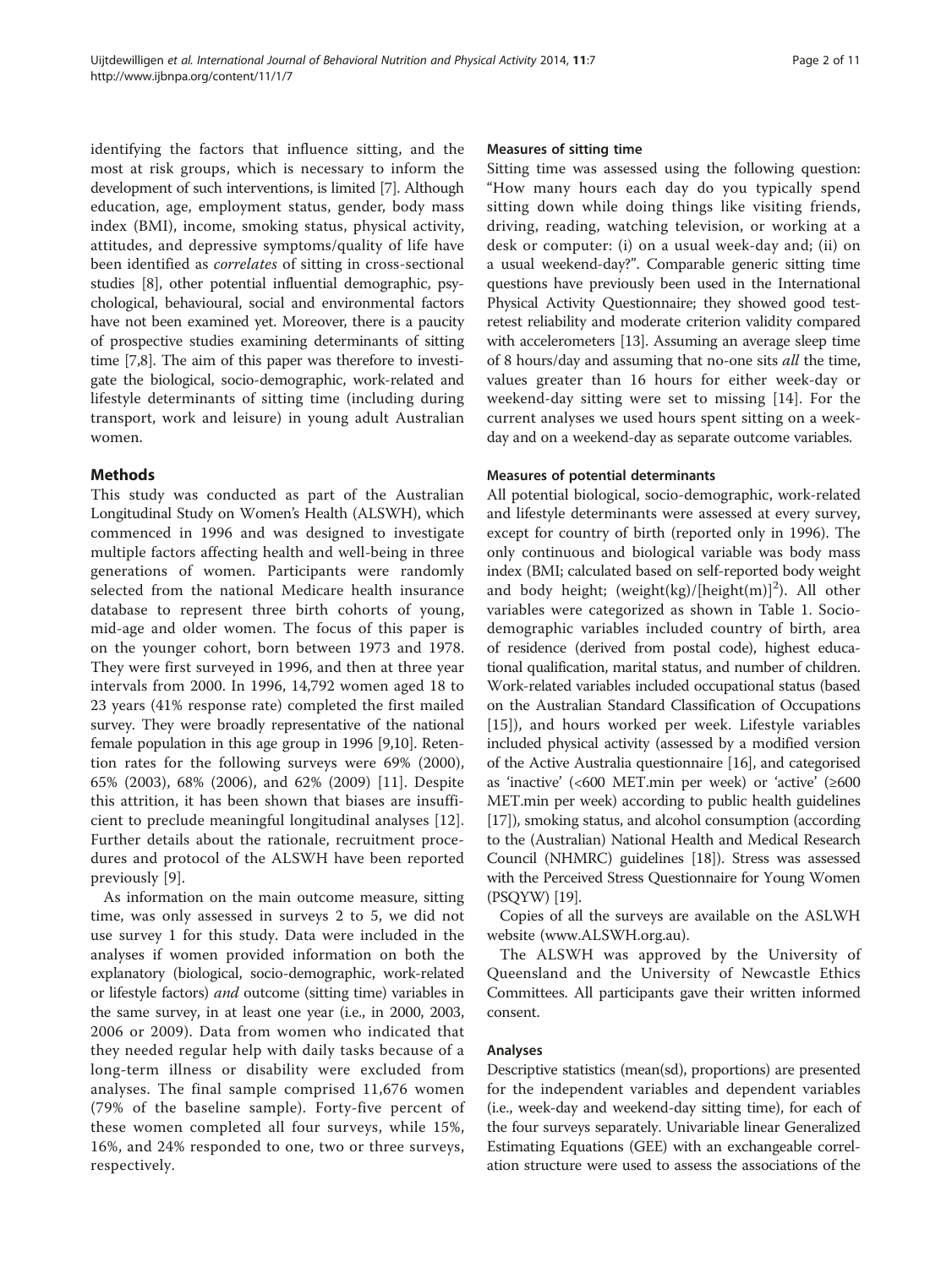# <span id="page-2-0"></span>Table 1 Descriptive statistics presented separately for each of the four surveys

|                                            | 2000           | 2003           | 2006           | 2009           | 2000 |       | 2003 |                                       | 2006 |       | 2009 |       | 2000 |       | 2003 |       | 2006 |                                          | 2009 |       |
|--------------------------------------------|----------------|----------------|----------------|----------------|------|-------|------|---------------------------------------|------|-------|------|-------|------|-------|------|-------|------|------------------------------------------|------|-------|
|                                            | $N = 9284$     | $N = 8788$     | $N = 8831$     | $N = 7872$     |      |       |      | Mean (sd) sitting time hours/week-day |      |       |      |       |      |       |      |       |      | Mean (sd) sitting time hours/weekend-day |      |       |
| Overall sitting time                       |                |                |                |                | 6.5  | (3.3) | 6.5  | (3.3)                                 | 6.4  | (3.4) | 6.2  | (3.3) | 5.5  | (2.8) | 5.5  | (2.8) | 5.2  | (2.7)                                    | 5.0  | (2.7) |
| Sitting >7 hours/day (%)                   |                |                |                |                | 39   |       | 41   |                                       | 39   |       | 36   |       | 23   |       | 23   |       | 19   |                                          | 17   |       |
| Age (mean (sd))                            | 24.6 (1.5)     | 27.6 (1.5)     | 30.6(1.5)      | 33.7 (1.5)     |      |       |      |                                       |      |       |      |       |      |       |      |       |      |                                          |      |       |
| <b>Biological factor</b>                   |                |                |                |                |      |       |      |                                       |      |       |      |       |      |       |      |       |      |                                          |      |       |
| BMI (mean (sd))                            | 23.8 (4.9)     | 24.6(5.4)      | 25.2(5.6)      | 25.8 (5.8)     |      |       |      |                                       |      |       |      |       |      |       |      |       |      |                                          |      |       |
| Socio-demographic factors                  |                |                |                |                |      |       |      |                                       |      |       |      |       |      |       |      |       |      |                                          |      |       |
| Country of birth (%) <sup>a</sup>          |                |                |                |                |      |       |      |                                       |      |       |      |       |      |       |      |       |      |                                          |      |       |
| Australian born*                           | 92             | 92             | 92             | 93             | 6.5  | (3.2) | 6.5  | (3.3)                                 | 6.4  | (3.3) | 6.2  | (3.3) | 5.5  | (2.8) | 5.5  | (2.8) | 5.2  | (2.7)                                    | 5.0  | (2.7) |
| Other English speaking country             | 4              | 4              | 4              | 4              | 6.6  | (3.3) | 6.7  | (3.4)                                 | 6.5  | (3.3) | 6.0  | (3.2) | 5.6  | (2.9) | 5.3  | (2.9) | 5.3  | (2.8)                                    | 4.7  | (2.4) |
| Europe                                     | $\mathbf{1}$   | $\mathbf{1}$   | $\mathbf{1}$   | 1              | 7.1  | (3.2) | 7.1  | (3.1)                                 | 7.3  | (3.3) | 6.8  | (3.7) | 5.1  | (3.0) | 5.1  | (3.0) | 5.8  | (2.9)                                    | 4.8  | (2.8) |
| Asia                                       | $\overline{2}$ | $\overline{2}$ | $\overline{2}$ | $\overline{2}$ | 7.9  | (3.5) | 8.1  | (3.2)                                 | 7.8  | (3.4) | 7.9  | (3.1) | 7.0  | (3.6) | 6.1  | (3.3) | 6.3  | (3.4)                                    | 5.5  | (2.8) |
| Other                                      | $\mathbf{1}$   | $\mathbf{1}$   | $\mathbf{1}$   | 1              | 6.9  | (3.3) | 7.1  | (3.2)                                 | 7.1  | (3.4) | 5.4  | (3.0) | 5.7  | (2.5) | 4.5  | (2.8) | 5.7  | (2.9)                                    | 5.1  | (3.0) |
| Area of residence (%) <sup>a</sup>         |                |                |                |                |      |       |      |                                       |      |       |      |       |      |       |      |       |      |                                          |      |       |
| Urban*                                     | 55             | 58             | 60             | 59             | 6.9  | (3.3) | 7.1  | (3.3)                                 | 6.9  | (3.4) | 6.6  | (3.4) | 5.5  | (2.8) | 5.5  | (2.8) | 5.3  | (2.7)                                    | 5.0  | (2.7) |
| Rural                                      | 41             | 38             | 35             | 35             | 6.1  | (3.1) | 5.9  | (3.1)                                 | 5.7  | (3.1) | 5.6  | (3.0) | 5.4  | (2.8) | 5.5  | (2.8) | 5.1  | (2.7)                                    | 4.8  | (2.7) |
| Remote                                     | 4              | 4              | $\overline{4}$ | 4              | 5.9  | (3.0) | 5.7  | (3.2)                                 | 5.2  | (2.8) | 5.5  | (2.8) | 5.6  | (2.9) | 5.7  | (2.9) | 5.0  | (2.5)                                    | 4.8  | (2.7) |
| Educational qualification (%) <sup>a</sup> |                |                |                |                |      |       |      |                                       |      |       |      |       |      |       |      |       |      |                                          |      |       |
| Less than 12 years of school               | 10             | 10             | 8              | $\overline{7}$ | 5.6  | (3.1) | 5.5  | (3.1)                                 | 5.3  | (2.9) | 5.3  | (3.0) | 5.5  | (2.8) | 5.7  | (2.9) | 5.2  | (2.8)                                    | 5.0  | (2.8) |
| Completed 12 years of school               | 23             | 19             | 16             | 14             | 6.6  | (3.2) | 6.2  | (3.2)                                 | 6.0  | (3.3) | 5.9  | (3.2) | 5.7  | (2.9) | 5.6  | (3.0) | 5.2  | (2.7)                                    | 5.0  | (2.8) |
| Post school/technical school               | 24             | 25             | 27             | 26             | 6.4  | (3.2) | 6.5  | (3.3)                                 | 6.2  | (3.3) | 6.1  | (3.3) | 5.5  | (2.9) | 5.7  | (2.9) | 5.2  | (2.7)                                    | 5.1  | (2.9) |
| University degree/higher degree*           | 39             | 44             | 48             | 52             | 6.9  | (3.2) | 7.0  | (3.3)                                 | 6.8  | (3.4) | 6.5  | (3.3) | 5.4  | (2.7) | 5.4  | (2.6) | 5.2  | (2.7)                                    | 4.9  | (2.5) |
| Marital status (%) <sup>a</sup>            |                |                |                |                |      |       |      |                                       |      |       |      |       |      |       |      |       |      |                                          |      |       |
| Single*                                    | 53             | 35             | 23             | 17             | 6.8  | (3.3) | 7.1  | (3.4)                                 | 7.3  | (3.4) | 7.6  | (3.5) | 5.7  | (2.9) | 5.8  | (3.0) | 5.8  | (2.9)                                    | 5.8  | (2.9) |
| De facto                                   | 21             | 20             | 19             | 15             | 6.7  | (3.2) | 6.8  | (3.3)                                 | 6.7  | (3.3) | 6.8  | (3.3) | 5.5  | (2.8) | 5.4  | (2.7) | 5.4  | (2.7)                                    | 5.2  | (2.7) |
| Married                                    | 24             | 41             | 54             | 62             | 6.0  | (3.2) | 6.0  | (3.2)                                 | 5.9  | (3.2) | 5.7  | (3.1) | 5.1  | (2.6) | 5.3  | (2.6) | 4.9  | (2.5)                                    | 4.7  | (2.5) |
| Separated/divorced/widowed                 | 2              | 4              | $\overline{4}$ | 6              | 6.0  | (2.9) | 6.3  | (3.3)                                 | 6.3  | (3.3) | 6.4  | (3.3) | 5.0  | (2.9) | 5.8  | (3.3) | 5.6  | (3.1)                                    | 5.1  | (2.9) |
| Number of children (%) <sup>a</sup>        |                |                |                |                |      |       |      |                                       |      |       |      |       |      |       |      |       |      |                                          |      |       |
| None*                                      | 80             | 64             | 51             | 37             | 6.8  | (3.3) | 7.2  | (3.3)                                 | 7.5  | (3.3) | 7.7  | (3.3) | 5.6  | (2.8) | 5.6  | (2.9) | 5.6  | (2.8)                                    | 5.6  | (2.8) |
| 1                                          | 11             | 16             | 20             | 19             | 5.5  | (2.8) | 5.5  | (2.9)                                 | 5.8  | (3.0) | 6.1  | (3.0) | 5.3  | (2.7) | 5.4  | (2.8) | 5.1  | (2.6)                                    | 5.1  | (2.7) |
| $\overline{2}$                             | $\overline{7}$ | 12             | 19             | 29             | 5.1  | (2.7) | 5.1  | (2.7)                                 | 5.1  | (2.9) | 5.2  | (2.9) | 5.0  | (2.7) | 5.2  | (2.6) | 4.7  | (2.4)                                    | 4.4  | (2.4) |
| $\geq$ 3                                   | $\mathfrak{D}$ | 5              | $\mathsf{Q}$   | 15             | 4.9  | (3.0) | 4.7  | (2.8)                                 | 4.5  | (2.6) | 4.7  | (2.6) | 5.3  | (2.8) | 5.1  | (2.7) | 4.5  | (2.5)                                    | 4.3  | (2.5) |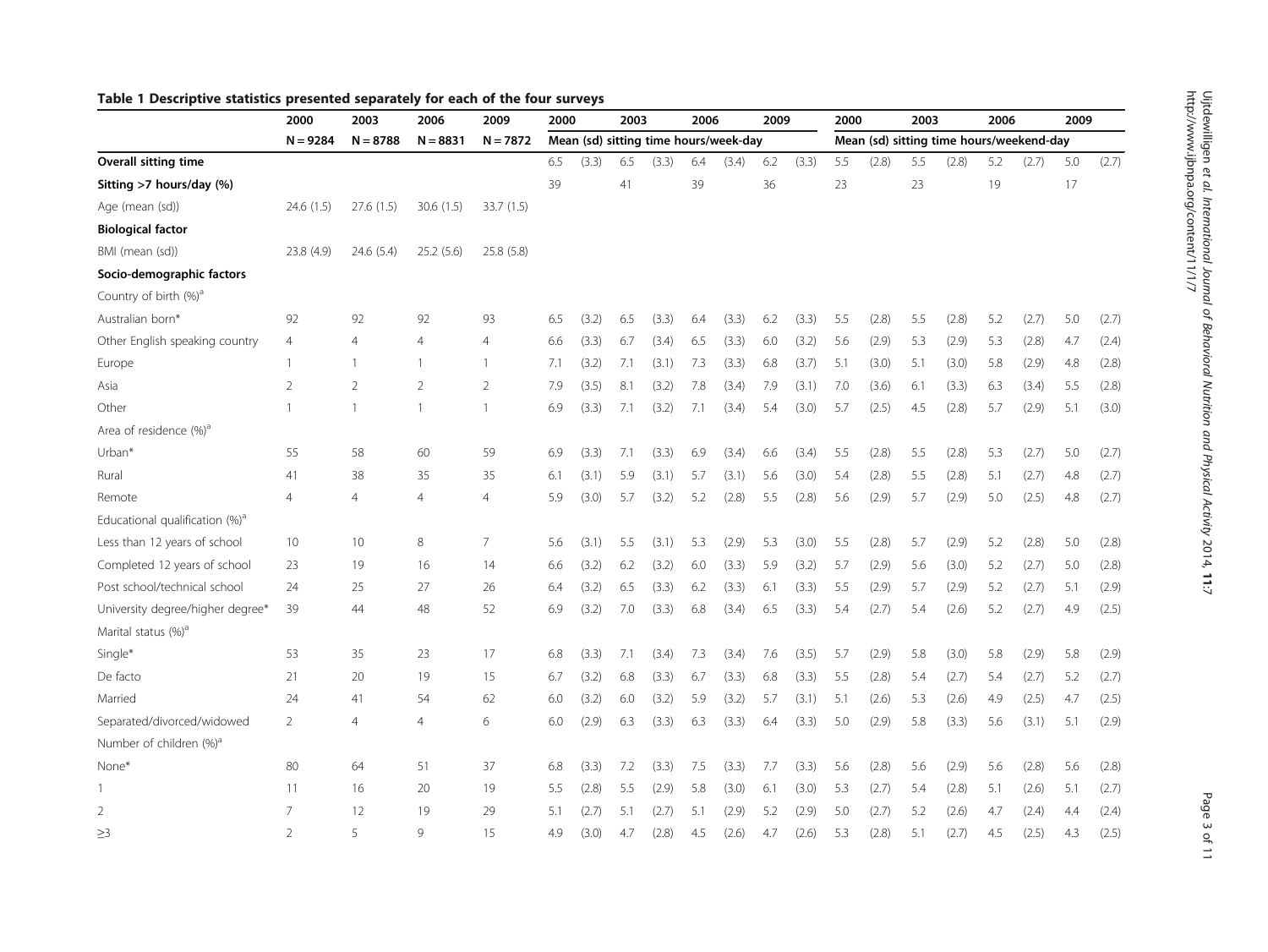| <b>Work-related factors</b>            |                |    |    |    |     |       |     |       |     |       |     |       |     |       |     |       |     |       |     |       |
|----------------------------------------|----------------|----|----|----|-----|-------|-----|-------|-----|-------|-----|-------|-----|-------|-----|-------|-----|-------|-----|-------|
| Occupational status (%) <sup>a</sup>   |                |    |    |    |     |       |     |       |     |       |     |       |     |       |     |       |     |       |     |       |
| No paid job                            | 9              | 19 | 19 | 20 | 5.4 | (2.8) | 5.4 | (2.8) | 5.0 | (2.8) | 4.8 | (2.7) | 5.5 | (2.8) | 5.5 | (2.7) | 5.0 | (2.6) | 4.7 | (2.5) |
| Blue collar                            | 7              | 7  | 6  | 5  | 4.8 | (2.8) | 4.8 | (2.9) | 4.7 | (2.8) | 5.0 | (3.2) | 5.6 | (2.8) | 5.6 | (2.9) | 5.1 | (2.9) | 5.0 | (2.7) |
| White collar                           | 33             | 29 | 27 | 23 | 7.0 | (3.3) | 7.1 | (3.3) | 6.8 | (3.4) | 6.7 | (3.3) | 5.6 | (2.9) | 5.7 | (3.0) | 5.4 | (2.8) | 5.2 | (2.9) |
| Professional*                          | 45             | 44 | 47 | 49 | 6.7 | (3.2) | 7.0 | (3.4) | 7.0 | (3.4) | 6.7 | (3.3) | 5.4 | (2.8) | 5.4 | (2.7) | 5.3 | (2.7) | 5.0 | (2.6) |
| Hours worked per week (%) <sup>a</sup> |                |    |    |    |     |       |     |       |     |       |     |       |     |       |     |       |     |       |     |       |
| None                                   | 15             | 17 | 18 | 20 | 5.9 | (3.0) | 5.5 | (2.8) | 5.0 | (2.7) | 5.0 | (2.8) | 5.7 | (2.9) | 5.5 | (2.7) | 5.0 | (2.6) | 4.8 | (2.6) |
| $1 - 15$                               | 10             | 11 | 11 | 13 | 6.3 | (3.0) | 5.7 | (2.8) | 4.9 | (2.9) | 4.7 | (2.5) | 5.7 | (2.8) | 5.3 | (2.6) | 4.8 | (2.6) | 4.5 | (2.5) |
| $16 - 24$                              | 8              | 8  | 10 | 13 | 6.1 | (2.9) | 5.7 | (3.0) | 5.5 | (3.0) | 5.3 | (2.9) | 5.5 | (2.9) | 5.4 | (2.7) | 4.9 | (2.6) | 4.6 | (2.5) |
| 25-34                                  | 9              | 8  | 9  | 10 | 5.7 | (2.9) | 5.8 | (3.1) | 5.8 | (3.1) | 6.1 | (3.1) | 5.5 | (2.9) | 5.3 | (2.8) | 5.0 | (2.5) | 5.0 | (2.7) |
| $35 - 40*$                             | 28             | 25 | 24 | 20 | 6.8 | (3.2) | 7.2 | (3.3) | 7.3 | (3.2) | 7.5 | (3.2) | 5.5 | (2.8) | 5.7 | (3.0) | 5.5 | (2.7) | 5.4 | (2.8) |
| 41-48                                  | 19             | 19 | 16 | 14 | 7.1 | (3.4) | 7.4 | (3.4) | 7.7 | (3.3) | 7.8 | (3.3) | 5.4 | (2.7) | 5.5 | (2.8) | 5.5 | (2.8) | 5.3 | (2.7) |
| >49                                    | 12             | 12 | 11 | 10 | 6.8 | (3.5) | 7.4 | (3.7) | 7.5 | (3.7) | 7.4 | (3.7) | 5.3 | (2.9) | 5.5 | (2.8) | 5.5 | (2.9) | 5.0 | (2.8) |
| Lifestyle factors                      |                |    |    |    |     |       |     |       |     |       |     |       |     |       |     |       |     |       |     |       |
| Physical activity (%) <sup>a</sup>     |                |    |    |    |     |       |     |       |     |       |     |       |     |       |     |       |     |       |     |       |
| Active                                 | 55             | 55 | 49 | 46 | 6.4 | (3.2) | 6.6 | (3.3) | 6.4 | (3.3) | 6.3 | (3.3) | 5.3 | (2.7) | 5.4 | (2.7) | 5.1 | (2.6) | 4.9 | (2.6) |
| Inactive*                              | 44             | 44 | 49 | 51 | 6.7 | (3.3) | 6.6 | (3.3) | 6.4 | (3.4) | 6.2 | (3.3) | 5.7 | (2.9) | 5.7 | (2.9) | 5.3 | (2.8) | 5.0 | (2.7) |
| Smoking status (%) <sup>a</sup>        |                |    |    |    |     |       |     |       |     |       |     |       |     |       |     |       |     |       |     |       |
| Non smoker*                            | 57             | 57 | 58 | 60 | 6.6 | (3.2) | 6.7 | (3.3) | 6.5 | (3.3) | 6.3 | (3.3) | 5.4 | (2.7) | 5.5 | (2.8) | 5.2 | (2.7) | 4.9 | (2.6) |
| Ex-smoker                              | 14             | 19 | 22 | 26 | 6.3 | (3.1) | 6.5 | (3.2) | 6.2 | (3.3) | 6.1 | (3.3) | 5.3 | (2.8) | 5.4 | (2.7) | 5.1 | (2.7) | 4.9 | (2.7) |
| Current smoker                         | 28             | 24 | 19 | 14 | 6.5 | (3.4) | 6.3 | (3.3) | 6.5 | (3.5) | 6.2 | (3.3) | 5.7 | (3.0) | 5.7 | (2.9) | 5.5 | (2.9) | 5.2 | (3.0) |
| Alcohol consumption (%) <sup>a</sup>   |                |    |    |    |     |       |     |       |     |       |     |       |     |       |     |       |     |       |     |       |
| Non drinker                            | 9              | 8  | 10 | 12 | 6.3 | (3.1) | 6.1 | (3.4) | 5.8 | (3.3) | 5.8 | (3.2) | 5.7 | (2.8) | 5.7 | (3.0) | 5.2 | (2.7) | 5.1 | (2.9) |
| Rare drinker                           | 29             | 27 | 25 | 24 | 6.3 | (3.2) | 6.2 | (3.2) | 6.0 | (3.2) | 6.0 | (3.2) | 5.6 | (2.9) | 5.7 | (2.9) | 5.3 | (2.8) | 5.1 | (2.7) |
| Low risk drinker*                      | 58             | 61 | 60 | 60 | 6.7 | (3.2) | 6.7 | (3.3) | 6.6 | (3.4) | 6.3 | (3.3) | 5.4 | (2.7) | 5.4 | (2.7) | 5.1 | (2.6) | 4.9 | (2.6) |
| Risky/high risk drinker                | $\overline{4}$ | 4  | 4  | 4  | 6.7 | (3.3) | 7.1 | (3.1) | 7.0 | (3.6) | 6.6 | (3.6) | 5.9 | (3.1) | 6.0 | (3.0) | 6.0 | (3.1) | 5.3 | (3.0) |
| Stress (%) <sup>a</sup>                |                |    |    |    |     |       |     |       |     |       |     |       |     |       |     |       |     |       |     |       |
| Being not stressed*                    | 50             | 54 | 56 | 51 | 6.2 | (3.2) | 6.4 | (3.3) | 6.2 | (3.3) | 6.0 | (3.2) | 5.3 | (2.7) | 5.4 | (2.7) | 5.0 | (2.6) | 4.8 | (2.6) |
| Being somewhat stressed                | 50             | 46 | 44 | 49 | 6.9 | (3.3) | 6.8 | (3.3) | 6.7 | (3.4) | 6.5 | (3.3) | 5.7 | (2.9) | 5.7 | (2.9) | 5.5 | (2.9) | 5.1 | (2.7) |

# Table 1 Descriptive statistics presented separately for each of the four surveys (Continued)

BMI, body mass index; <sup>a</sup>Due to rounding and missing data, not all percentages of the categorical independent variables add up to 100%.

\*These categories are used as reference categories in the GEE analyses.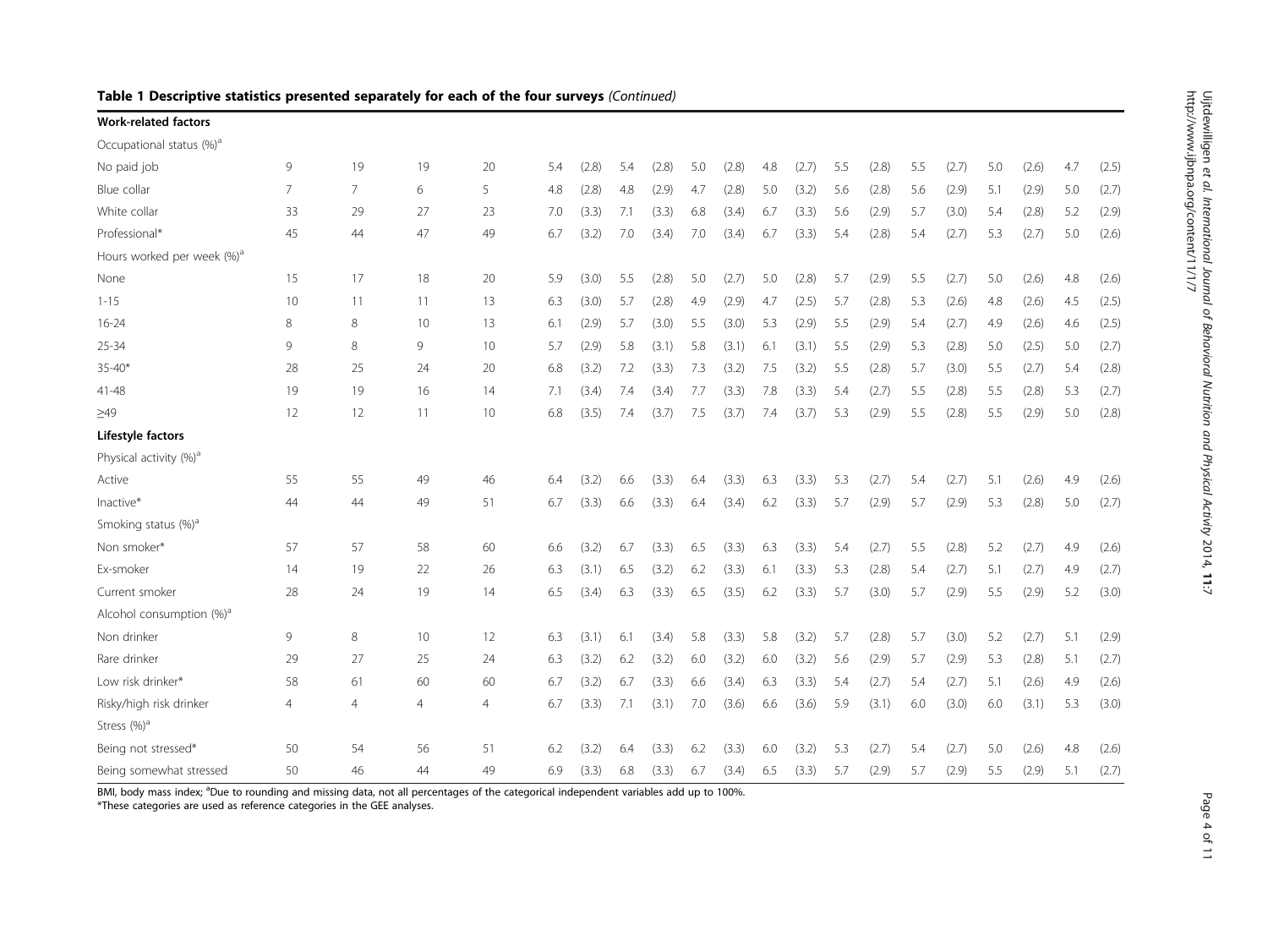independent variables with week-day and weekend-day sitting time. GEE models typically capture the changing status of all the determinants and sitting time, as well as the relationships between them, over time. We additionally generated multivariable GEE models for week-day and weekend-day sitting time, including all independent variables (i.e., BMI, country of birth, area of residence, educational qualification, marital status, number of children, occupational status, hours worked per week, physical activity, smoking status, alcohol consumption and stress). For each model, independent variables with the highest p-values were removed stepwise until only variables with  $p < .05$  remained. All univariable and multivariable analyses were adjusted for age. The distribution of weekand weekend-day sitting was checked before performing the main analyses. Statistical analyses were conducted using SPSS version 18.0.

To test the robustness of our results, univariable and multivariable GEE analyses were repeated for women who completed all four surveys  $(n = 5224)$ . Results from these analyses were compared with the results of the original sample (n = 11,676).

# Results

# Sample characteristics

The outcome variables week-day and weekend-day sitting were normally distributed. Descriptive data on biological, socio-demographic factors, work-related and lifestylerelated factors and sitting time are presented in Table [1.](#page-2-0)

On average, week-day sitting time was 6.5 hours per day in 2000 and slightly declined over time to 6.2 hours per day in 2009. Weekend-day sitting time declined over time as well; from 5.5 hours per day in 2000 to 5.0 hours per day in 2009. The percentage of women sitting >7 hours per week ranged from 36 (2009) to 41 (2000) on weekdays and from 17 (2009) to 23 (both 2000 and 2003) on weekend-days. In 2000, two thirds of the women had completed only school education, more than half were single, and one fifth had a child. By 2009, more than half the women had completed a University or higher degree, almost two thirds were married, and more than 60% had at least one child.

### Multivariable associations with higher sitting time

Univariable associations between potential determinants and week-day and weekend-day sitting time are presented in Table [2](#page-5-0), and multivariable models are shown in Table [3](#page-7-0). As there were only minor differences between the univariable and multivariable findings, only the multivariable models (Table [3](#page-7-0)) are described here.

Significant associations with higher sitting time were found for BMI, country of birth, education, occupation, hours worked, smoking, alcohol and stress. On both week- and weekend-days, women born in Asia, and those who reported being somewhat stressed sat more than Australian born and non-stressed women, respectively. There was also a positive association between BMI and sitting time on both week- and weekend-days. On weekdays, women in white collar occupations and those working 41–48 hours per week sat more than professional women and usual full-time (35–40 hours) working women, respectively. On weekend-days, those with less than University level education and those who reported no paid work sat more than women with a degree, and full-time workers, respectively. Finally, current smokers and non-drinkers, rare and risky/high risk drinkers had higher sitting time on weekend-days than non-smokers and low risk drinkers.

#### Multivariable associations with lower sitting time

There were also significant associations between area of residence, education, marital status, number of children, occupation, hours worked and physical activity with lower sitting time. On both week- and weekend-days, married women, those with any children, and those categorized as active sat less than single, childless and inactive women, respectively. Also, on both week- and weekenddays women without a paid job sat less than professional working women. On week-days, women living in rural and remote areas, those with less than 12 years of education, blue collar workers and women working less than 34 hours a week sat significantly less than women in the respective referent categories. Like their married counterparts, defacto women sat less than single women, but only on weekend-days.

#### Robustness of the associations

When the univariable and multivariable analyses were repeated for women who completed all four surveys, (see Additional file [1](#page-9-0) and Additional file [2\)](#page-9-0) some of the associations between the explanatory factors and sitting time were slightly attenuated, but most remained significant. For week-day sitting the most important differences were that working long hours (41–48 hours a week) was no longer significantly associated with sitting time and that both smoking and alcohol consumption were included in the week-day model, with current smokers and non-drinking women sitting less than non-smoking women and low risk drinkers, respectively. For weekendday sitting, the most important differences were that smoking was excluded from the model, and being a risky/high risk drinker was no longer significantly associated with sitting time.

### Discussion

This prospective study showed that young adult women sit around 6 hours a day on average on a week-day and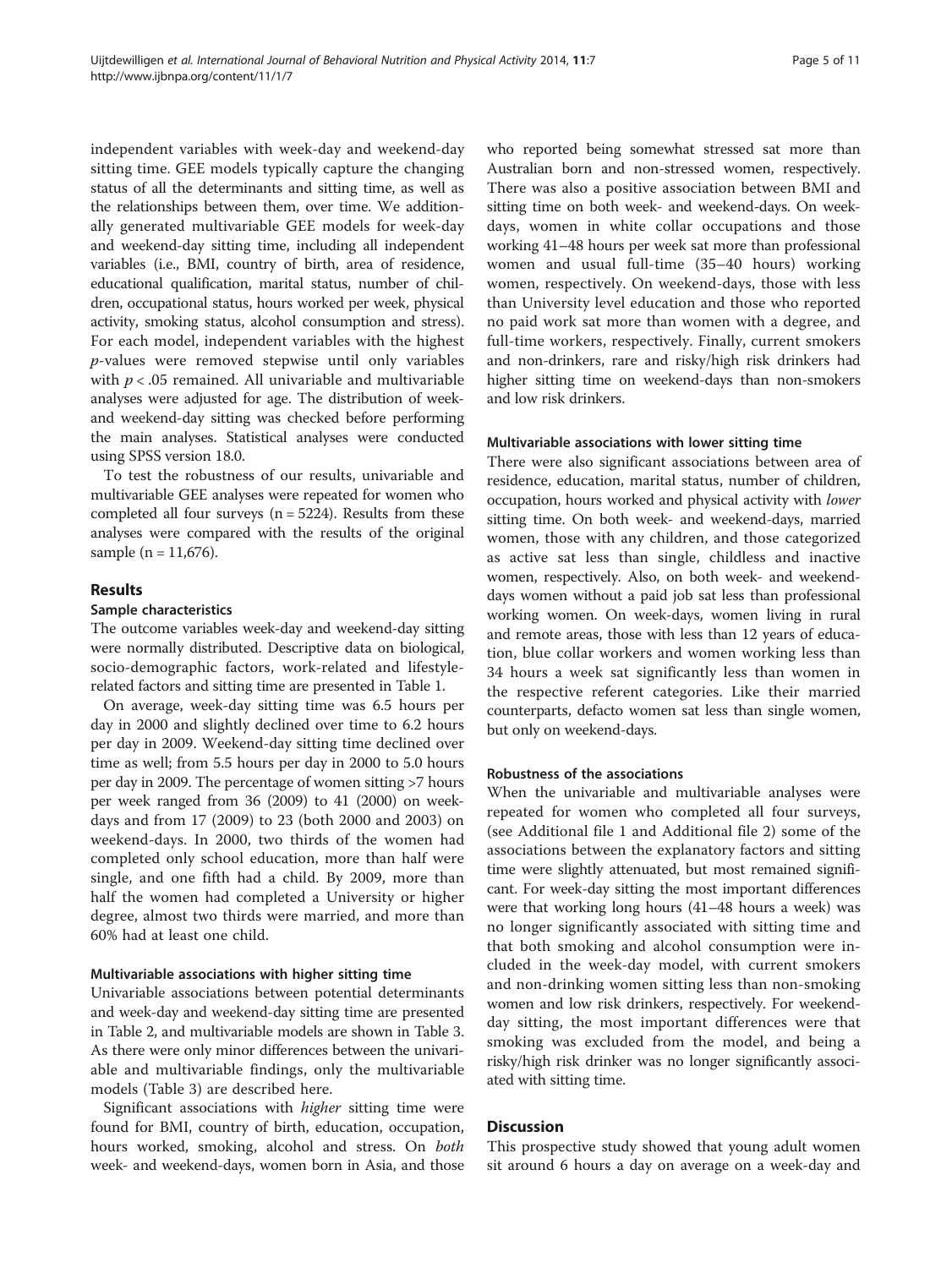#### <span id="page-5-0"></span>Table 2 Age-adjusted<sup>a</sup> univariable GEE analyses presenting associations of biological, socio-demographic, work-related and lifestyle factors with sitting  $\overline{\phantom{a}}$

|                                                                | Week-day sitting (hours/day) |                  | Weekend-day sitting (hours/day) |                  |  |  |  |
|----------------------------------------------------------------|------------------------------|------------------|---------------------------------|------------------|--|--|--|
| Explanatory variable (Reference)                               | B (95% CI)                   |                  | B (95% CI)                      |                  |  |  |  |
| <b>Biological factor</b>                                       |                              |                  |                                 |                  |  |  |  |
| <b>BMI</b> b                                                   | $0.12***$                    | (0.08; 0.16)     | $0.25***$                       | (0.22; 0.29)     |  |  |  |
| Socio-demographic factors                                      |                              |                  |                                 |                  |  |  |  |
| Country of birth (Australian born)                             |                              |                  |                                 |                  |  |  |  |
| Other English speaking country                                 | 0.08                         | $(-0.18; 0.34)$  | $-0.05$                         | $(-0.25; 0.16)$  |  |  |  |
| Europe                                                         | $0.80**$                     | (0.29; 1.30)     | $-0.07$                         | $(-0.51; 0.36)$  |  |  |  |
| Asia                                                           | $1.39***$                    | (1.02; 1.76)     | $0.94***$                       | (0.61; 1.27)     |  |  |  |
| Other                                                          | 0.18                         | $(-0.37; 0.72)$  | 0.03                            | $(-0.43; 0.49)$  |  |  |  |
| Area of residence (Urban)                                      |                              |                  |                                 |                  |  |  |  |
| Rural                                                          | $-0.93***$                   | $(-1.01; -0.85)$ | $-0.10**$                       | $(-0.17; -0.03)$ |  |  |  |
| Remote                                                         | $-0.98***$                   | $(-1.17; -0.78)$ | $-0.01$                         | $(-0.18; 0.16)$  |  |  |  |
| Educational qualification<br>(University degree/higher degree) |                              |                  |                                 |                  |  |  |  |
| Less than 12 years of school                                   | $-1.23***$                   | $(-1.38; -1.09)$ | $0.18***$                       | (0.05; 0.31)     |  |  |  |
| Completed 12 years of school                                   | $-0.55***$                   | $(-0.67; -0.43)$ | $0.15***$                       | (0.05; 0.25)     |  |  |  |
| Post school/technical school                                   | $-0.51***$                   | $(-0.62; -0.40)$ | $0.16***$                       | (0.07; 0.25)     |  |  |  |
| Marital status (Single)                                        |                              |                  |                                 |                  |  |  |  |
| De facto                                                       | $-0.09$                      | $(-0.19; 0.01)$  | $-0.24***$                      | $(-0.33; -0.15)$ |  |  |  |
| Married                                                        | $-0.81***$                   | $(-0.91; -0.72)$ | $-0.54***$                      | $(-0.62; -0.46)$ |  |  |  |
| Separated/divorced/widowed                                     | $-0.51***$                   | $(-0.70; -0.32)$ | $-0.28**$                       | $(-0.46; -0.09)$ |  |  |  |
| Number of children (None)                                      |                              |                  |                                 |                  |  |  |  |
| $\mathbf{1}$                                                   | $-1.44***$                   | $(-1.53; -1.35)$ | $-0.35***$                      | $(-0.44; -0.27)$ |  |  |  |
| 2                                                              | $-2.17***$                   | $(-2.27; -2.07)$ | $-0.84***$                      | $(-0.93; -0.76)$ |  |  |  |
| ≥3                                                             | $-2.62***$                   | $(-2.76; -2.48)$ | $-0.99***$                      | $(-1.11; -0.87)$ |  |  |  |
| <b>Work-related factors</b>                                    |                              |                  |                                 |                  |  |  |  |
| Occupational status (Professional)                             |                              |                  |                                 |                  |  |  |  |
| No paid job                                                    | $-1.50***$                   | $(-1.60; -1.40)$ | $-0.16***$                      | $(-0.25; -0.08)$ |  |  |  |
| Blue collar                                                    | $-1.69***$                   | $(-1.83; -1.54)$ | 0.05                            | $(-0.09; 0.18)$  |  |  |  |
| White collar                                                   | $-0.05$                      | $(-0.15; 0.04)$  | 0.08                            | (0.00; 0.16)     |  |  |  |
| Hours worked per week (35-40)                                  |                              |                  |                                 |                  |  |  |  |
| None                                                           | $-1.55***$                   | $(-1.66; -1.45)$ | $-0.18***$                      | $(-0.27; -0.09)$ |  |  |  |
| $1 - 15$                                                       | $-1.42***$                   | $(-1.53; -1.30)$ | $-0.31***$                      | $(-0.41; -0.21)$ |  |  |  |
| $16 - 24$                                                      | $-1.20***$                   | $(-1.32; -1.08)$ | $-0.32***$                      | $(-0.43; -0.22)$ |  |  |  |
| 25-34                                                          | $-0.95***$                   | $(-1.07; -0.83)$ | $-0.21***$                      | $(-0.32; -0.10)$ |  |  |  |
| 41-48                                                          | $0.17**$                     | (0.08; 0.27)     | $-0.02$                         | $(-0.11; 0.07)$  |  |  |  |
| $\geq 49$                                                      | 0.08                         | $(-0.05; 0.20)$  | $-0.03$                         | $(-0.14; 0.08)$  |  |  |  |
| Lifestyle factors                                              |                              |                  |                                 |                  |  |  |  |
| Being active                                                   | $-0.07$                      | $(-0.13; 0.00)$  | $-0.19***$                      | $(-0.25; -0.13)$ |  |  |  |
| Smoking status (Non smoker)                                    |                              |                  |                                 |                  |  |  |  |
| Ex-smoker                                                      | $-0.23***$                   | $(-0.34; -0.13)$ | 0.00                            | $(-0.08; 0.09)$  |  |  |  |
| Current smoker                                                 | $-0.15***$                   | $(-0.26; -0.05)$ | $0.20***$                       | (0.11; 0.29)     |  |  |  |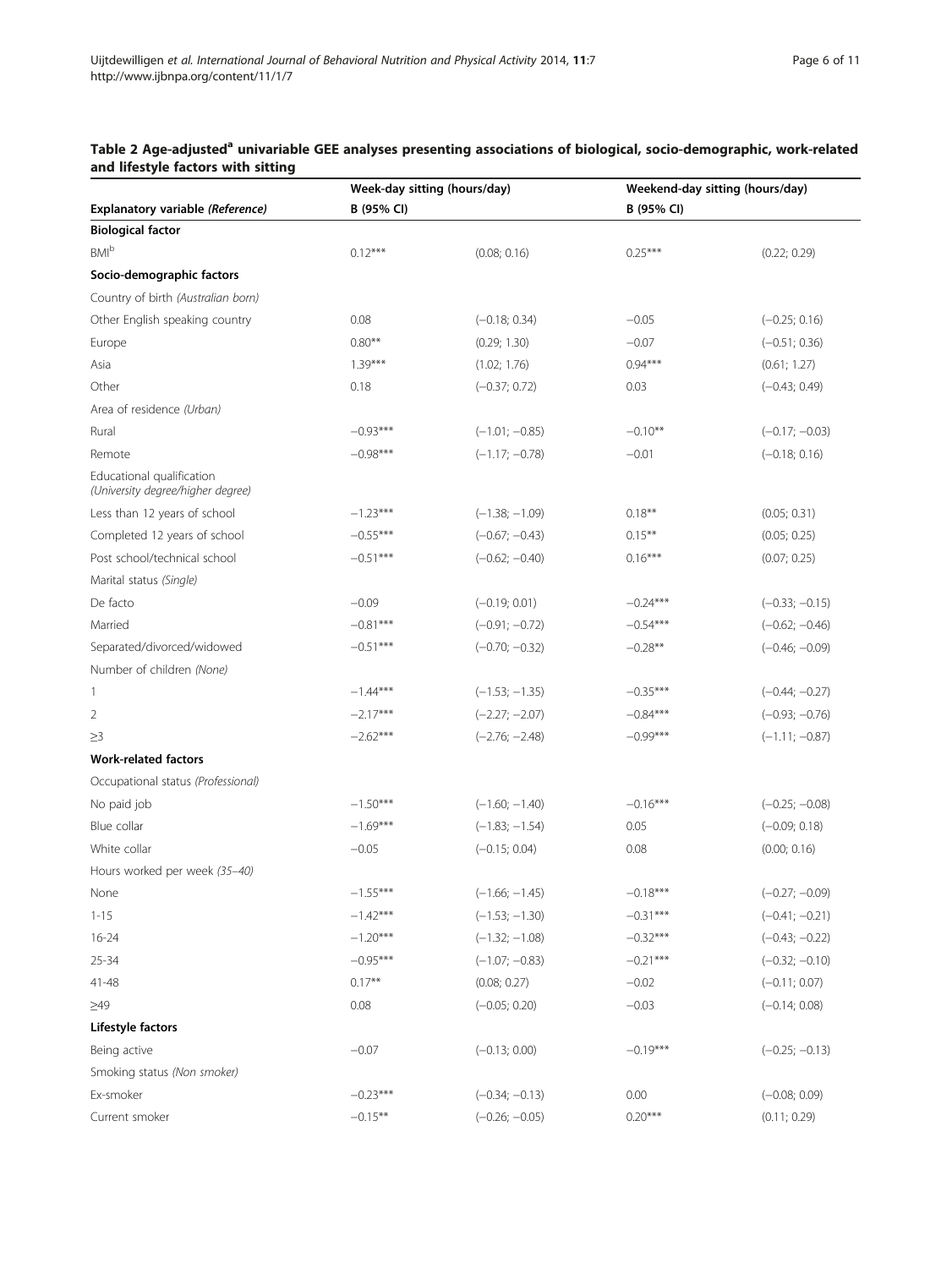| Alcohol consumption (Low risk drinker) |            |                  |           |              |  |  |  |  |  |  |
|----------------------------------------|------------|------------------|-----------|--------------|--|--|--|--|--|--|
| Non drinker                            | $-0.54***$ | $(-0.67; -0.41)$ | $0.17***$ | (0.05; 0.28) |  |  |  |  |  |  |
| Rare drinker                           | $-0.34***$ | $(-0.42; -0.26)$ | $0.17***$ | (0.10; 0.24) |  |  |  |  |  |  |
| Risky/high risk drinker                | $0.20*$    | (0.00; 0.39)     | $0.39***$ | (0.21; 0.56) |  |  |  |  |  |  |
| Being somewhat stressed                | $0.30***$  | (0.23; 0.37)     | $0.25***$ | (0.19; 0.31) |  |  |  |  |  |  |

Table 2 Age-adjusted<sup>a</sup> univariable GEE analyses presenting associations of biological, socio-demographic, work-related and lifestyle factors with sitting (Continued)

BMI, body mass index; CI, confidence interval; <sup>a</sup>Women's age at each survey (not only baseline age) was included in the model; <sup>b</sup>Values for BMI signify 5 steps (i.e. 5 BMI-points) on the determinant scale;  $*p < .05$ ;  $**p < .01$ ;  $***p < .001$ .

around 5 hours a day on average on a weekend-day. Furthermore, sitting time declined slightly in young adult women over the nine years follow up, as they moved from their early twenties into their early thirties. The results provide insight into the complex biological, sociodemographic, work-related and lifestyle determinants of sitting time, some of which are associated with higher, and others with lower sitting time. Some of these determinants are similar to those reported by Rhodes and colleagues [[8\]](#page-9-0) - whose review focussed largely on crosssectional studies of TV time. Our results however, improve understanding of the determinants of sitting time in young adult women, based on longitudinal assessment of the determinants of both week-day and weekend-day sitting. The findings show that sitting time changes as work and family responsibilities develop during this life stage.

### Body mass index (biological factor)

Our results showed that women with higher BMI sit more on both week- and weekend-days. Existing literature suggests an ambiguous relationship between BMI and sedentary behaviour. For example, based on a review of longitudinal studies, Proper and colleagues [[4](#page-9-0)] concluded insufficient evidence for a relationship between sedentary behaviour and body weight/BMI gain or overweight and obesity. Yet, Rhodes and colleagues [[8\]](#page-9-0) found some evidence in their review of a positive relationship between certain types of sedentary behaviour (i.e., TV and general screen viewing) and BMI. The majority of studies included in both reviews examined whether more/less sitting time was associated with favorable/unfavorable body composition markers; i.e., they used sedentary behaviour as the independent variable. In our study, sedentary behaviour was the dependent variable, and it showed that women with higher BMI sit more on both week- and weekend-days. It may well be that women experience detrimental physical and emotional consequences of having higher BMI [[20](#page-10-0)], which may cause them to sit more. This is in line with the finding from the mid-age ALSWH cohort, which raised the issue of whether sitting causes weight gain or higher weight causes more sitting [[21](#page-10-0)].

# Country of birth, area of residence, educational qualification, marital status, and number of children (socio-demographic factors)

Our findings suggest that women born in Asia spend more time sitting on both week- and weekend-days than Australian born women. A systematic mixed-methods review on activity levels of South Asian women [[22](#page-10-0)] has reported that only two recent studies-both performed in the UK-, have examined sedentary time (e.g., not the absence of physical activity) in this population. However, one of these studies did not report results on sitting time separately for women [[23](#page-10-0)], and the other study made no comparison between Asian immigrants and 'natives' [[24](#page-10-0)]. Future research on sedentary behaviour with female ethnically diverse groups is needed, as some groups appear to be at higher risk of having an inactive lifestyle, with both lower levels of physical activity and higher levels of sitting time. These populations should be a priority focus when developing interventions that discourage sitting.

Regarding education, we found evidence for higher sitting time among women with low education. Interestingly, our models showed that low education was negatively related with week-day sitting time, but positively related with weekend-day sitting. This points towards the likelihood of lower and technical educated women being in jobs where they are 'on their feet' all day on week-days. Most studies included in the Rhodes et al. review [[8\]](#page-9-0) presented significant associations between lower values of formal education and higher levels of TV viewing. However, no association with general sitting time was found. Our findings suggest that the well-documented associations between socio-economic status (including education) and unhealthy behaviours may apply to sitting time, but only on weekends. Pampel and colleagues [[25\]](#page-10-0) offer a comprehensive overview of the mechanisms/explanations that may underlie the relationship between low SES (including low education) and unhealthy behaviours, among which are higher rates of deprivation and stress, lack of knowledge and access to information about health risks, less efficacy and agency, and fewer financial aids. Our findings, and the research discussed above, suggest that low educated women should be targeted for intervention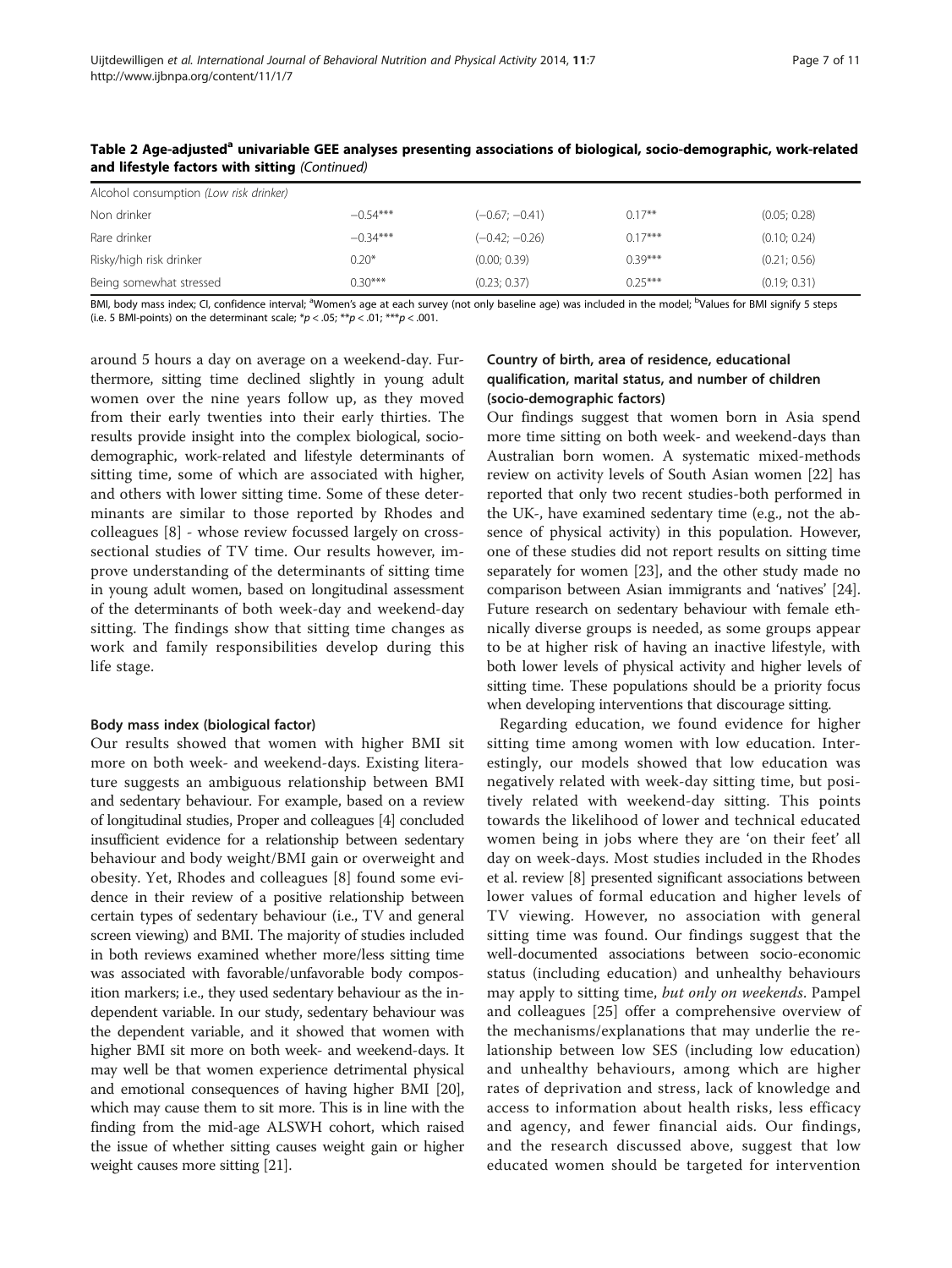# <span id="page-7-0"></span>Table 3 Adjusted<sup>a</sup> multivariable GEE analyses presenting associations of biological, socio-demographic, work-related and lifestyle factors with sitting

|                                                                |            | Weekend-day sitting (hours/day) |            | Weekend-day sitting (hours/day) |  |  |
|----------------------------------------------------------------|------------|---------------------------------|------------|---------------------------------|--|--|
| Explanatory variable (Reference)                               | B (95% CI) |                                 | B (95% CI) |                                 |  |  |
| <b>Biological factor</b>                                       |            |                                 |            |                                 |  |  |
| <b>BMI</b> b                                                   | $0.19***$  | (0.15; 0.23)                    | $0.24***$  | (0.21; 0.28)                    |  |  |
| Socio-demographic factors                                      |            |                                 |            |                                 |  |  |
| Country of birth (Australian born)                             |            |                                 |            |                                 |  |  |
| Other English speaking country                                 | $-0.03$    | $(-0.28; 0.21)$                 | $-0.05$    | $(-0.26; 0.17)$                 |  |  |
| Europe                                                         | 0.33       | $(-0.15; 0.81)$                 | $-0.07$    | $(-0.54; 0.40)$                 |  |  |
| Asia                                                           | $0.98***$  | (0.61; 1.34)                    | $0.97***$  | (0.62; 1.31)                    |  |  |
| Other                                                          | 0.20       | $(-0.30; 0.70)$                 | 0.07       | $(-0.39; 0.54)$                 |  |  |
| Area of residence (Urban)                                      |            |                                 |            |                                 |  |  |
| Rural                                                          | $-0.55***$ | $(-0.64; -0.47)$                |            |                                 |  |  |
| Remote                                                         | $-0.61***$ | $(-0.81; -0.41)$                |            |                                 |  |  |
| Educational qualification<br>(University degree/higher degree) |            |                                 |            |                                 |  |  |
| Less than 12 years of school                                   | $-0.13$    | $(-0.30; 0.04)$                 | $0.42***$  | (0.26; 0.58)                    |  |  |
| Completed 12 years of school                                   | 0.10       | $(-0.03; 0.23)$                 | $0.26***$  | (0.15; 0.38)                    |  |  |
| Post school/technical school                                   | $-0.01$    | $(-.013; 0.11)$                 | $0.18***$  | (0.08; 0.28)                    |  |  |
| Marital status (Single)                                        |            |                                 |            |                                 |  |  |
| De facto                                                       | 0.07       | $(-0.04; 0.17)$                 | $-0.19***$ | $(-0.29; -0.09)$                |  |  |
| Married                                                        | $-0.14***$ | $(-0.25; -0.03)$                | $-0.32***$ | $(-0.41; -0.22)$                |  |  |
| Separated/divorced/widowed                                     | 0.08       | $(-0.12; 0.28)$                 | $-0.12$    | $(-0.32; 0.08)$                 |  |  |
| Number of children (None)                                      |            |                                 |            |                                 |  |  |
| 1                                                              | $-0.91***$ | $(-1.02; -0.79)$                | $-0.48***$ | $(-0.59; -0.38)$                |  |  |
| 2                                                              | $-1.49***$ | $(-1.62; -1.37)$                | $-0.96***$ | $(-1.08; -0.85)$                |  |  |
| ≥3                                                             | $-1.91***$ | $(-2.07; -1.74)$                | $-1.21***$ | $(-1.36; -1.07)$                |  |  |
| <b>Work-related factors</b>                                    |            |                                 |            |                                 |  |  |
| Occupational status (Professional)                             |            |                                 |            |                                 |  |  |
| No paid job                                                    | $-0.43***$ | $(-0.57; -0.29)$                | $-0.15*$   | $(-0.28; -0.02)$                |  |  |
| Blue collar                                                    | $-1.30***$ | $(-1.48; -1.13)$                | $-0.06$    | $(-0.21; 0.10)$                 |  |  |
| White collar                                                   | $0.25***$  | (0.15; 0.36)                    | $-0.01$    | $(-0.10; 0.08)$                 |  |  |
| Hours worked per week (35-40)                                  |            |                                 |            |                                 |  |  |
| None                                                           | $-0.64***$ | $(-0.79; -0.49)$                | $0.27***$  | (0.13; 0.40)                    |  |  |
| $1 - 15$                                                       | $-0.77***$ | $(-0.90; -0.63)$                | 0.01       | $(-0.11; 0.13)$                 |  |  |
| $16 - 24$                                                      | $-0.69***$ | $(-0.82; -0.55)$                | $-0.07$    | $(-0.19; 0.05)$                 |  |  |
| 25-34                                                          | $-0.71***$ | $(-0.85; -0.58)$                | $-0.06$    | $(-0.18; 0.06)$                 |  |  |
| 41-48                                                          | $0.13*$    | (0.03; 0.24)                    | $-0.06$    | $(-0.15; 0.03)$                 |  |  |
| $\geq$ 49                                                      | 0.10       | $(-0.03; 0.24)$                 | $-0.08$    | $(-0.19; 0.04)$                 |  |  |
| Lifestyle factors                                              |            |                                 |            |                                 |  |  |
| Being active                                                   | $-0.28***$ | $(-0.35; -0.21)$                | $-0.23***$ | $(-0.29; -0.17)$                |  |  |
| Smoking status (Non smoker)                                    |            |                                 |            |                                 |  |  |
| Ex-smoker                                                      |            |                                 | $-0.01$    | $(-0.10; 0.08)$                 |  |  |
| Current smoker                                                 |            |                                 | $0.13*$    | (0.03; 0.23)                    |  |  |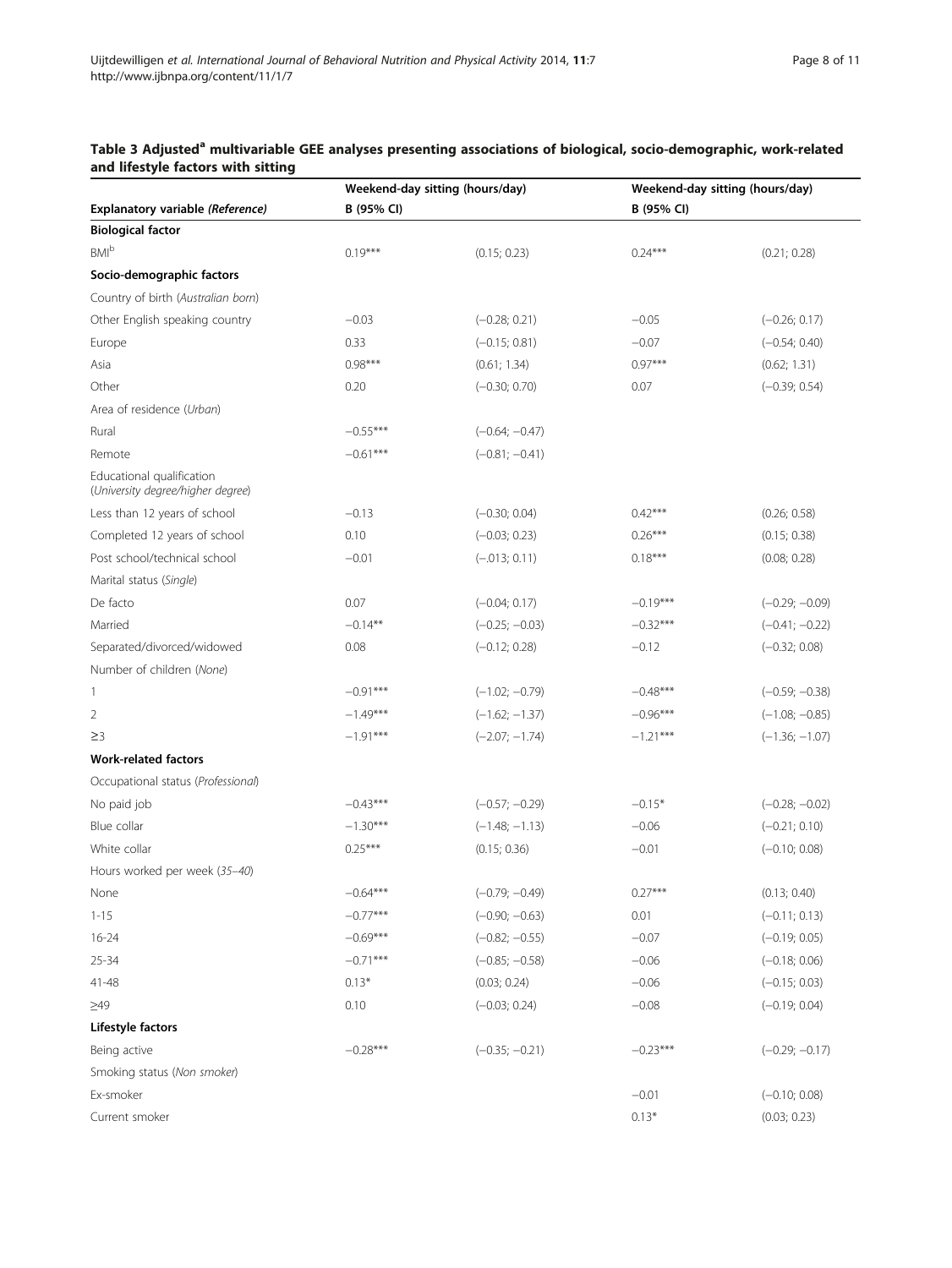| $\sim$                                 |           |              |           |              |  |  |  |  |  |  |
|----------------------------------------|-----------|--------------|-----------|--------------|--|--|--|--|--|--|
| Alcohol consumption (Low risk drinker) |           |              |           |              |  |  |  |  |  |  |
| Non drinker                            |           |              | $0.18***$ | (0.05; 0.30) |  |  |  |  |  |  |
| Rare drinker                           |           |              | $0.15***$ | (0.08; 0.23) |  |  |  |  |  |  |
| Risky/high risk drinker                |           |              | $0.25***$ | (0.07; 0.44) |  |  |  |  |  |  |
| Being somewhat stressed                | $0.32***$ | (0.24; 0.39) | $0.22***$ | (0.15; 0.28) |  |  |  |  |  |  |

Table 3 Adjusted<sup>a</sup> multivariable GEE analyses presenting associations of biological, socio-demographic, work-related and lifestyle factors with sitting (Continued)

BMI, body mass index; CI, confidence interval; <sup>a</sup>Women's age at each survey (not only baseline age) was included in the model; <sup>b</sup>Values for BMI signify 5 steps (i.e. 5 BMI-points) on the determinant scale; <sup>c</sup>Educational qualification was retained in the model for week-day sitting with reference category 'Completed 12 years of education' with a significant outcome for 'Less than 12 years of school'; -.0.24 (−0.40;-0.07); p < .01; \*p < .05; \*\*p < .01; \*\*\*p < 001.

efforts that promote an active lifestyle, especially during the weekend.

The results of the multilevel analyses showed that married women sat significantly less on both week- and weekend-days than single women. Also, women in a de facto relationship (living together but not legally married) sat less than single women, but only on weekend-days. Vernon et al. [[26](#page-10-0)] studied an American sample of 23,625 women (aged 22–65) and found that married women participated less in leisure activities like television watching, computer use, relaxing, and phone conversations, but spent more time doing household activities such as food preparation, housework and primary childcare, than single women. Furthermore, we found that having any number of children, compared with being childless, was associated with less sitting time on both week- and weekend-days. Likewise, Candelaria and colleagues [\[27](#page-10-0)] reported lower sitting time for mothers (and fathers) compared with nonparents. In line with our results, their study showed a direct inverse relationship between number of children and sitting time.

### Work-related factors

Hours worked per week and occupational status were consistently associated with week-day sitting. Overall, women in white collar occupations, professionals and women working full time or more, spent most time sitting during the week. Jans et al. [[28](#page-10-0)] also found that, among 7720 Dutch workers, professionals (i.e., legislators and senior managers, scientific and artistic professions) and white collar workers (i.e., clerks) sat longer than the average Dutch worker (i.e., more than 7 hours a day). No distinction was made between men and women. Regarding hours worked per week, a cross-sectional study using accelerometry to assess sitting time in US women (aged 20–60) showed no significant difference between the part time, full time and non-employed [[29](#page-10-0)], which is in contrast with our results. It does however seem logical that full-time working professional and white collar women should have higher sitting time during the week, as many of their jobs typically require sitting at a desk [\[30\]](#page-10-0). However, on weekend-days, the findings were more complex. Women who had no paid work (but may have worked in a voluntary capacity, or in a family business) sat less than full-time working women on weekend-days. This may reflect their work on a farm or in a shop that remained 'open' on weekends. In contrast, women with no work hours (paid or unpaid) sat more than full-time working women on weekends, possibly because they had more 'free' time for screen based activities.

## Lifestyle factors

Our results showed that inactive women spent more time sitting than their active counterparts. Although the evidence currently considers sedentary behaviour as a unique behaviour (rather than the absence of physical activity), physical activity and sitting seem to be interrelated in our population. In line with the idea that adverse health behaviours tend to cluster within individuals [[31](#page-10-0)], we also found that stressed women spent more time sitting on both week- and weekend-days, and that current smokers sat more than non-smokers on weekend-days. The univariable models showed that on week-days, smoking was significantly associated with less sitting time, which could be explained by the fact that those in work have to leave their desk/home to smoke outside. The fact that this relationship did not persist in the multivariable model (which showed smokers sitting more on weekend-days), points to the complex relationships between smoking and education, profession and parenting roles. Relationships with alcohol were also complex, but could be interpreted to mean that high risk drinkers sit more at weekends, possibly reflecting their 'pub/club' culture, while higher weekend sitting among non/rare drinkers may reflect a propensity for more sedentary leisure activities, such as reading and crafts.

Overall, despite the claim that physical activity and sitting time are distinct behaviours [\[32\]](#page-10-0) our results showed that, in this population based sample of young adult women, the determinants of sitting are remarkably similar to those for physical activity (e.g., higher BMI, being born in Asia, low education, being married, having children, smoking, and stress) [Uijtdewilligen L, Peeters GEE, van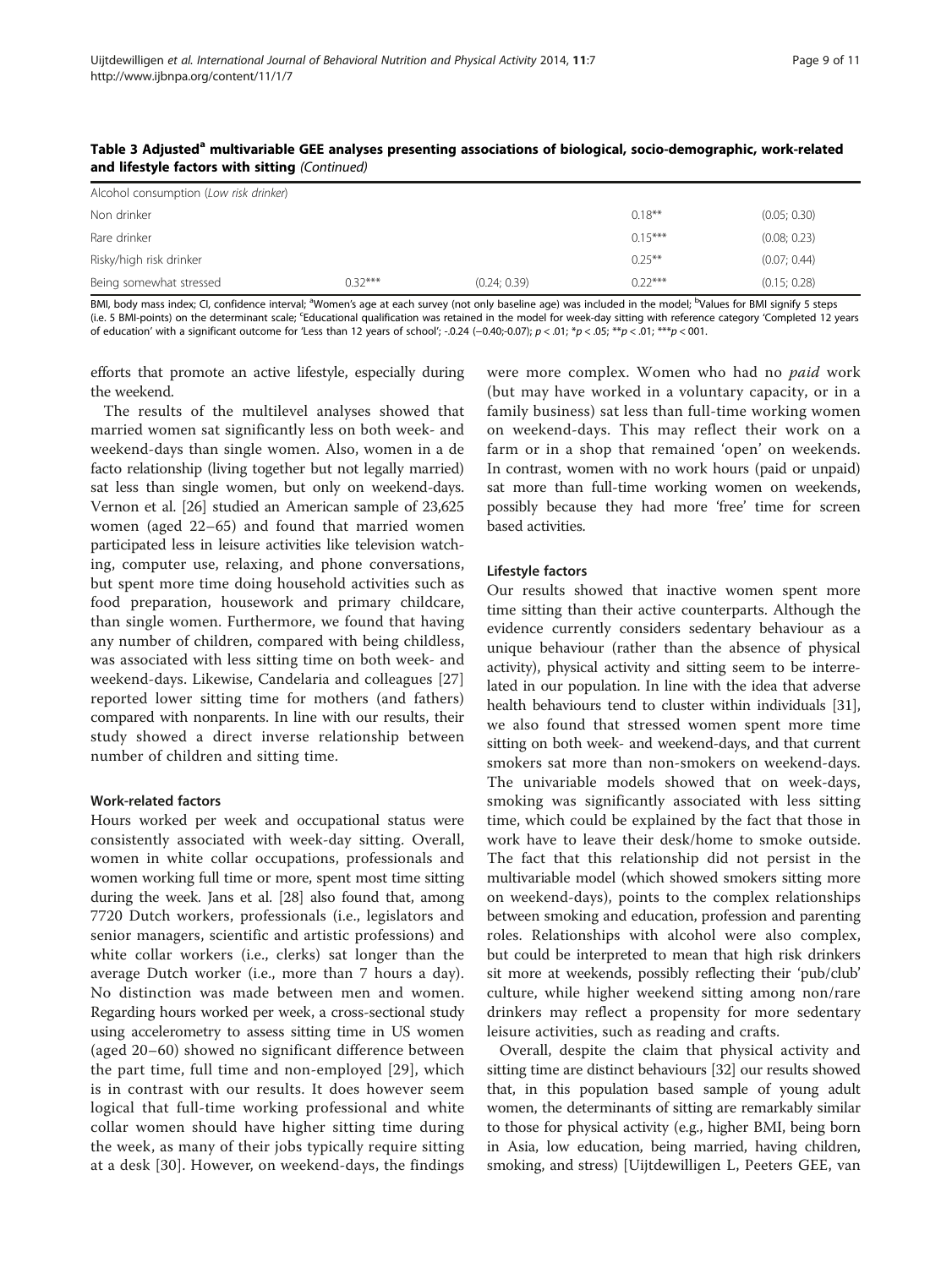<span id="page-9-0"></span>Uffelen JGZ, Twisk JWR, Singh AS, Brown WJ; unpublished observations]. However, it is important to note that the associations between the determinants and the two behaviours are not always in the opposite direction. For example, married women and women with children, tend to participate in less physical activity [[33](#page-10-0)], but they also spend less time sitting. This is because mothers of young children spend more time in low intensity physical activities, such as household chores and child care [[34](#page-10-0)]. On the whole, it is concluded that women with higher BMI, those of Asian descent, those with low education, and women who are somewhat stressed, are at greater risk of both sitting more (on week-days and weekend-days) and participating less in physical activity [Uijtdewilligen L, Peeters GEE, van Uffelen JGZ, Twisk JWR, Singh AS, Brown WJ; unpublished observations]. This information could be important when selecting target groups for interventions that aim to both increase physical activity and reduce sitting time.

### Strengths and limitations

The main strengths of our study are the large population based sample and the collection of data over a period of nine years when the women were young adults; a time when socio-demographic, work-related and lifestyle factors change frequently. Another strength is the statistics applied to assess the relationship between biological, sociodemographic, work-related and lifestyle factors and sitting time that capture the changing status of all the determinants and sitting time, as well as the relationships between them, over time. The main limitation of the study is the use of a self-report measure to assess sitting time. Use of objective methods was not feasible in this a sample due to financial and logistic constraints. Finally, as our sample only included young adult women, the results may not be generalisable to men, or to mid-age or older women.

# Conclusion

As evidence on the adverse effects of sitting accumulates, it is important to develop strategies to discourage this behaviour. This study showed that many young women spend a substantial proportion of their waking hours sitting. Women with higher BMI, women born in Asia, those with higher level occupations and long working hours, were most at risk of higher sitting time. These results can be used for the identification of at-risk groups and improving intervention development.

# Additional files

[Additional file 1:](http://www.biomedcentral.com/content/supplementary/1479-5868-11-7-S1.doc) Results of age-adjusted univariable GEE analyses of women completing all four surveys.

[Additional file 2:](http://www.biomedcentral.com/content/supplementary/1479-5868-11-7-S2.doc) Results of age-adjusted multivariable GEE analyses of women completing all four surveys.

#### Competing interest

The authors declare that they have no competing interests.

#### Authors' contributions

LU contributed to the study concept and design, performed the statistical analyses, interpreted the data, and drafted the manuscript. JT contributed to the data analyses and interpretation, and critically revised the manuscript for important intellectual content. MJ, WvM and AS contributed to the study design, and critically reviewed the manuscript. WB was involved in the conceptualization, design, management and data collection for the ALSWH study; she contributed to the study concept and design, advised on analyses, and revised the manuscript for important intellectual content. All authors read and approved the final manuscript and participated sufficiently in the work to take public responsibility for appropriate portions of the content.

#### Author details

<sup>1</sup>Department of Public and Occupational Health, EMGO Institute for Health and Care Research, VU University Medical Center, Amsterdam, the Netherlands. <sup>2</sup>Department of Health Sciences, Section Methodology and Applied Biostatistics, VU University Medical Center, Amsterdam, the Netherlands. <sup>3</sup>Department of Epidemiology and Biostatistics, VU University Medical Center, Amsterdam, the Netherlands. <sup>4</sup>The University of Queensland School of Human Movement Studies Brisbane, Queensland, Australia.

#### Received: 31 July 2013 Accepted: 21 January 2014 Published: 24 January 2014

#### References

- 1. Ainsworth BE, Haskell WL, Herrmann SD, Meckes N, Bassett DR Jr, Tudor-Locke C, Greer JL, Vezina J, Whitt-Glover MC, Leon AS: Compendium of physical activities: a second update of codes and MET values. Med Sci Sports Exerc 2011, 2011(43):1575–1581.
- 2. Bauman A, Ainsworth BE, Sallis JF, Hagströmer M, Craig CL, Bull FC, Pratt M, Venugopal K, Chau J, Sjöström M, IPS Group: The descriptive epidemiology of sitting. A 20-country comparison using the International Physical Activity Questionnaire (IPAQ). Am J Prev Med 2011, 41:228–235.
- 3. Ng SW, Popkin BM: Time use and physical activity: a shift away from movement across the globe. Obes Rev 2012, 13:659–680.
- 4. Proper KI, Singh AS, van Mechelen W, Chinapaw MJ: Sedentary behaviors and health outcomes among adults: a systematic review of prospective studies. Am J Prev Med 2011, 40:174–182.
- 5. Thorp AA, Owen N, Neuhaus M, Dunstan DW: Sedentary behaviors and subsequent health outcomes in adults a systematic review of longitudinal studies, 1996–2011. Am J Prev Med 2011, 41:207–215.
- 6. Chau JY, Grunseit AC, Chey T, Stamatakis E, Brown WJ, Matthews CE, Bauman AE, van der Ploeg HP: Daily sitting time and all-cause mortality: a meta-analysis. PLoS One 2013, 8:e80000.
- 7. Owen N, Sugiyama T, Eakin EE, Gardiner PA, Tremblay MS, Sallis JF: Adults' sedentary behavior determinants and interventions. Am J Prev Med 2011, 41:189–196.
- 8. Rhodes RE, Mark RS, Temmel CP: Adult sedentary behavior: a systematic review. Am J Prev Med 2012, 42:e3–e28.
- 9. Brown WJ, Bryson L, Byles JE, Dobson AJ, Lee C, Mishra G, Schofield M: Women's Health Australia: recruitment for a national longitudinal cohort study. Women Health 1998, 28:23–40.
- 10. Brown WJ, Dobson AJ, Bryson L, Byles JE: Women's Health Australia: on the progress of the main cohort studies. J Womens Health Gend Based Med 1999, 8:681–688.
- 11. The University of Queensland and the University of Newcastle: Australian Longitudinal Study on Women's Health. Technical Report 33. Australia; 2010 [<http://www.alswh.org.au/publications-and-reports/technical-reports>]
- 12. Powers J, Loxton D: The impact of attrition in an 11-year prospective longitudinal study of younger women. Ann Epidemiol 2010, 20:318–321.
- 13. Rosenberg DE, Bull FC, Marshall AL, Sallis JF, Bauman AE: Assessment of sedentary behavior with the International Physical Activity Questionnaire. J Phys Act Health 2008, 5(Suppl 1):30–44.
- 14. van Uffelen JG, Watson MJ, Dobson AJ, Brown WJ: Comparison of selfreported week-day and weekend-day sitting time and weekly time-use: results from the Australian Longitudinal Study on Women's Health. Int J Behav Med 2011, 18:221–228.